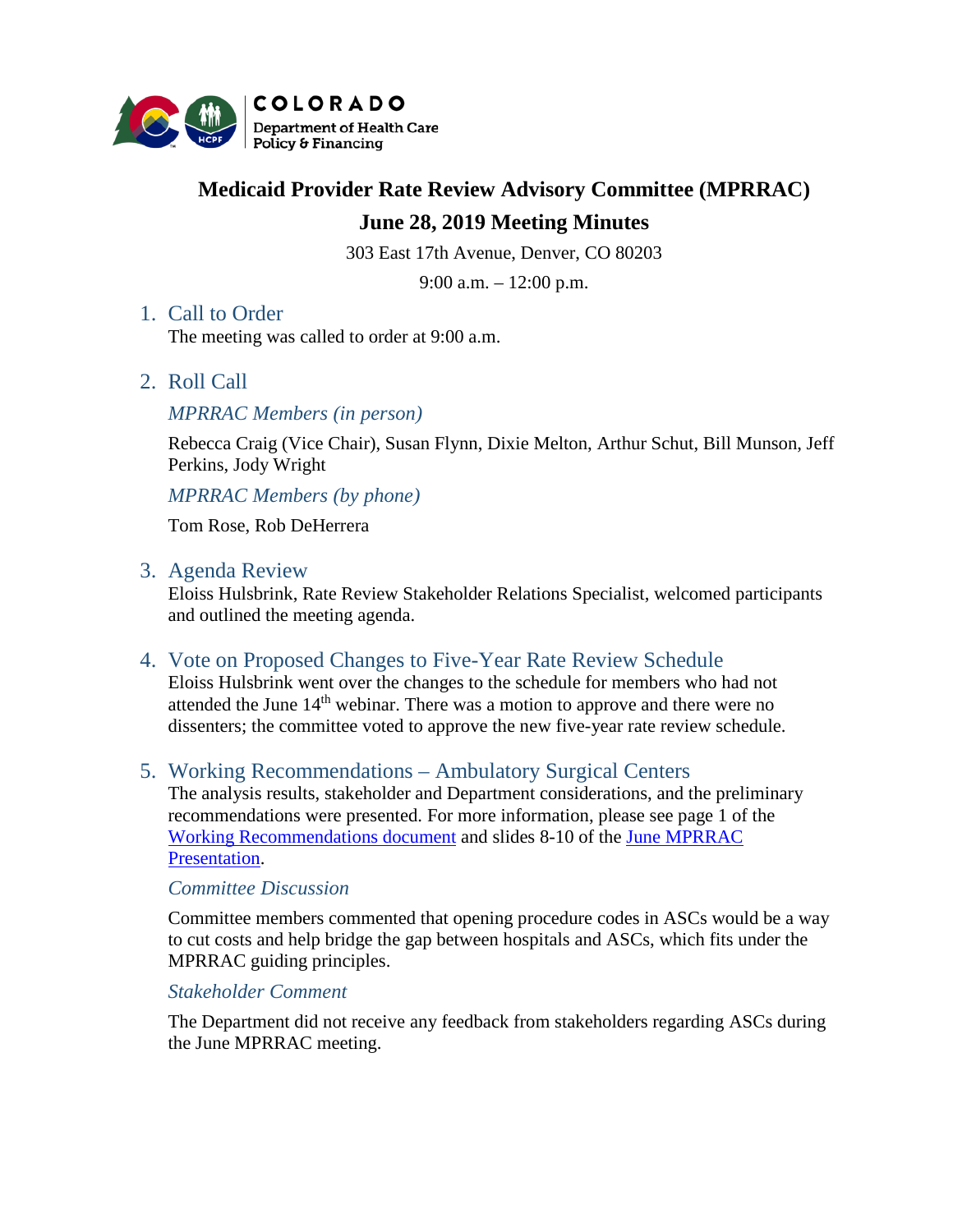6. Working Recommendations - Fee-for-Service Behavioral Health Services The analysis results, stakeholder and Department considerations, and the preliminary recommendations were presented. For more information, please see pages 2-3 of the [Working Recommendations document](https://www.colorado.gov/pacific/sites/default/files/Rate%20Review%20Working%20Recommendations%20v2.pdf) and slide 14 of the [June MPRRAC Presentation.](https://www.colorado.gov/pacific/sites/default/files/MPRRAC_PresentationSlides_28June2019v2.pdf)

#### *Committee Discussion*

There were not any questions or comments from the committee regarding FFS behavioral health services.

## *Stakeholder Comment*

The Department did not receive any feedback from stakeholders regarding FFS behavioral health services during the June MPRRAC meeting.

# 7. Working Recommendations - Residential Child Care Facilities

The analysis results, stakeholder and Department considerations, and the preliminary recommendations were presented. For more information, see pages 3-5 of the [Working](https://www.colorado.gov/pacific/sites/default/files/Rate%20Review%20Working%20Recommendations%20v2.pdf)  [Recommendations document](https://www.colorado.gov/pacific/sites/default/files/Rate%20Review%20Working%20Recommendations%20v2.pdf) and slide 18 of the [June MPRRAC Presentation.](https://www.colorado.gov/pacific/sites/default/files/MPRRAC_PresentationSlides_28June2019v2.pdf)

# *Committee Discussion*

Committee discussion centered around the stakeholder feedback from the March MPRRAC meeting indicating that overall payments associated with RCCFs do not cover the cost of services; since the MPRRAC guiding principles state that payments should cover the actual cost of service, committee members suggested performing a cost analysis.

## *Stakeholder Comment*

The Department did not receive any feedback from stakeholders regarding RCCFs during the June MPRRAC meeting.

8. Working Recommendations - Psychiatric Residential Treatment Facilities The analysis results, stakeholder and Department considerations, and the preliminary recommendations were presented. For more information, see page 5 of the Working [Recommendations document](https://www.colorado.gov/pacific/sites/default/files/Rate%20Review%20Working%20Recommendations%20v2.pdf) and slide 22 of the [June MPRRAC Presentation.](https://www.colorado.gov/pacific/sites/default/files/MPRRAC_PresentationSlides_28June2019v2.pdf)

# *Committee Discussion*

Committee discussion centered around the Department's recommendation to perform a rate setting project for both RCCFs and PRTFs, specifically that the Department would conduct the rate setting project in line with Department best practices. Department staff indicated best practices for rate setting includes looking at costs, facility overhead, national benchmarks and standards, and evidence-based research.

# *Stakeholder Comments*

The Department did not receive any feedback from stakeholders regarding PRTFs during the June MPRRAC meeting.

9. Working Recommendations – Special Connections Program Services The analysis results, stakeholder and Department considerations, and the preliminary recommendations were presented. For more information, see pages 6-7 of the [Working](https://www.colorado.gov/pacific/sites/default/files/Rate%20Review%20Working%20Recommendations%20v2.pdf)  [Recommendations document](https://www.colorado.gov/pacific/sites/default/files/Rate%20Review%20Working%20Recommendations%20v2.pdf) and slide 27 of the [June MPRRAC Presentation.](https://www.colorado.gov/pacific/sites/default/files/MPRRAC_PresentationSlides_28June2019v2.pdf)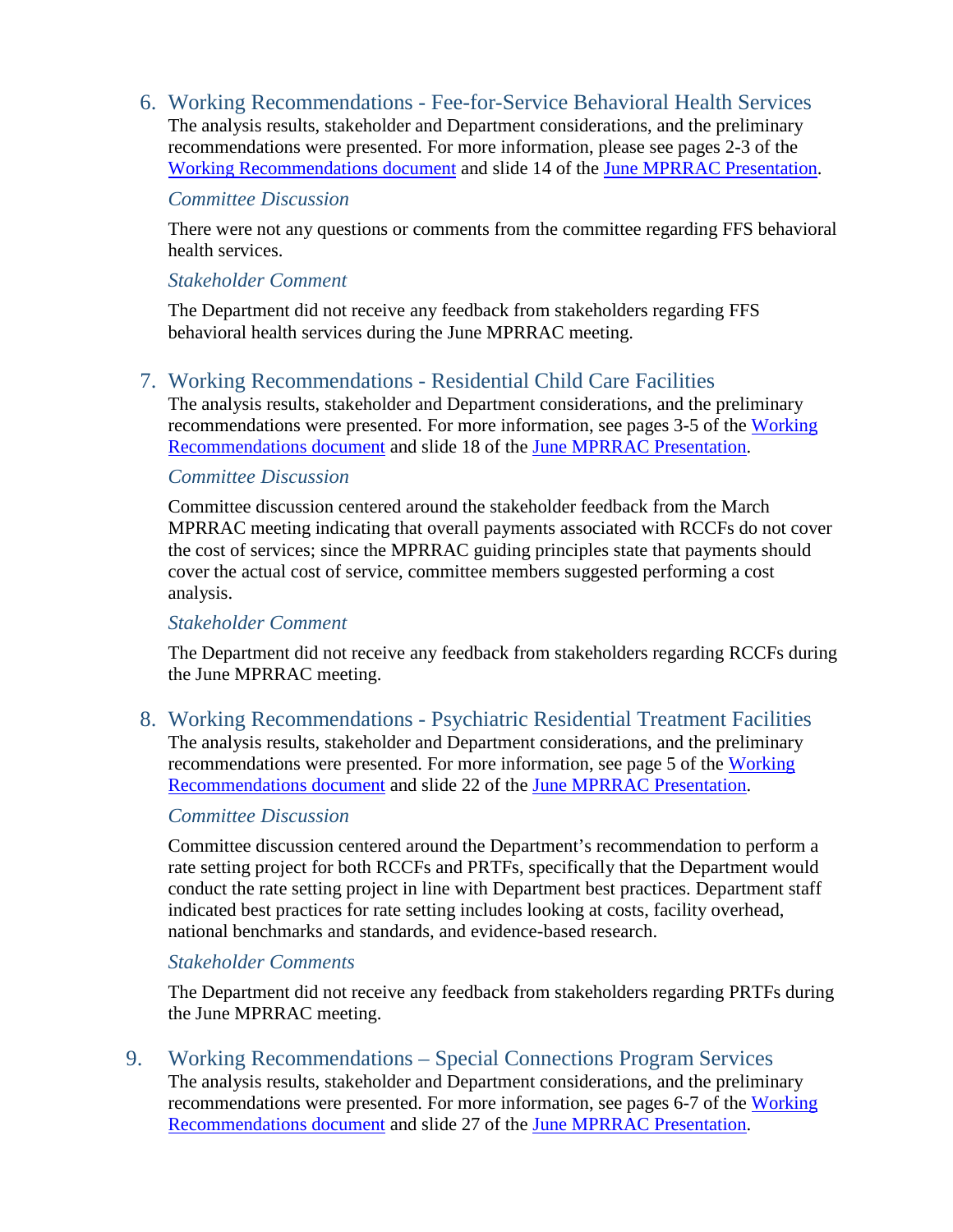# *Committee Discussion*

Committee discussion centered around where the Special Connections rate benchmarks originated and expressed concern over the various settings, variances in different states' health care operations, and access concerns stemming from unknown waitlist data, which may affect the recommendations to some degree.

A committee member stated that they would appreciate more information regarding members' ability to access Special Connections Program services so that the final recommendations for these services are meaningful and concrete.

#### *Stakeholder Comments*

The Department did not receive any feedback from stakeholders regarding Special Connections Program services during the June MPRRAC meeting.

#### 10. Working Recommendations – Dialysis and ESRD Treatment Services

The analysis results, stakeholder and Department considerations, and the preliminary recommendations were presented. For more information, see pages 7-8 of the Working [Recommendations document](https://www.colorado.gov/pacific/sites/default/files/Rate%20Review%20Working%20Recommendations%20v2.pdf) and slide 31 of the [June MPRRAC Presentation.](https://www.colorado.gov/pacific/sites/default/files/MPRRAC_PresentationSlides_28June2019v2.pdf)

#### *Committee Discussion*

Committee discussion centered around the various methods for providing in-home hemodialysis and how they differ from each other, both in administration of care and payment methodologies. Eligibility factors for both Medicaid and Medicare were also discussed.

## *Stakeholder Comments*

The Department did not receive any feedback from stakeholders regarding Dialysis and ESRD Treatment services during the June MPRRAC meeting.

Wendy Funk Schrag, from Fresenius, provided [written comments](https://www.colorado.gov/pacific/sites/default/files/Fresenius%20CO%20Medicaid%20rate%20review%20committee%20comments%206%2027%2019.pdf) to the MPRRAC.

## 11. Working Recommendations - Durable Medical Equipment

The analysis results, stakeholder and Department considerations, and the preliminary recommendations were presented. For more information, see pages 8-9 of the [Working](https://www.colorado.gov/pacific/sites/default/files/Rate%20Review%20Working%20Recommendations%20v2.pdf)  [Recommendations document](https://www.colorado.gov/pacific/sites/default/files/Rate%20Review%20Working%20Recommendations%20v2.pdf) and slide 35 of the [June MPRRAC Presentation.](https://www.colorado.gov/pacific/sites/default/files/MPRRAC_PresentationSlides_28June2019v2.pdf)

## *Committee Discussion*

Committee discussion centered around the impacts of the Upper Payment Limit (UPL) implementation and the difficulties delivering DME. The DME access to care data tracking and survey data were discussed as well.

## *Stakeholder Comments*

Doug Coleman, from Major Medical, provided public comment, stating that the DME industry has experienced reimbursement cuts over the last decade, which has had an impact on access to DME. Some of these cuts have come from the Upper Payment Limits required by the Centers for Medicare and Medicaid Services (CMS). Doug summarized that increased reimbursement for service and delivery components of DME services would prevent further access issues.